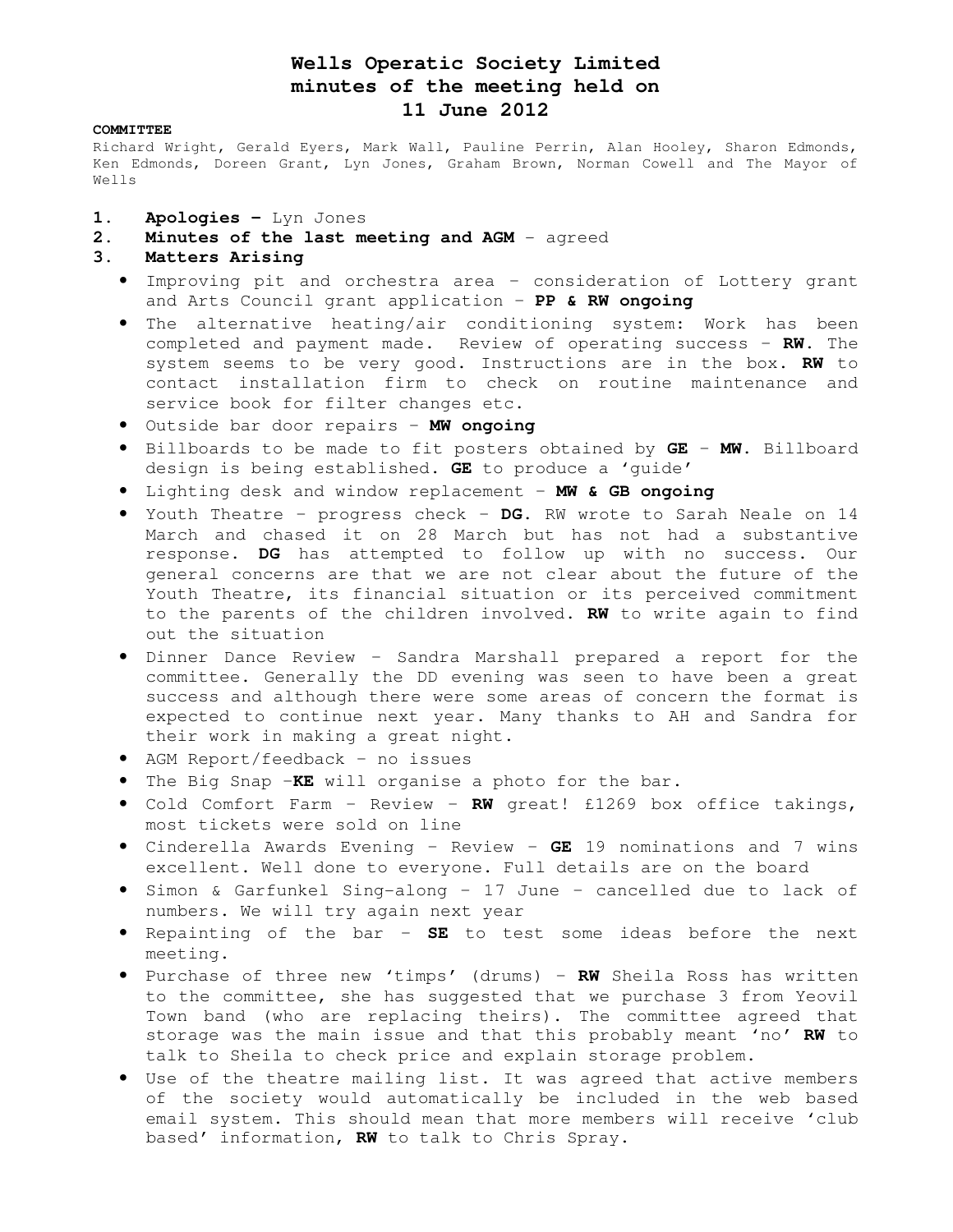### **4. Correspondence**

- RW received a letter from Elliot Lever on 23rd May 2012 warning of vision impairment and mild autism, which could lead to minor health and safety issues. **RW** has spoken and written to Elliot to explain that the responsibility of H&S remains with the individual. All members have a responsibility to look after themselves as well as others around them. The committee discussed some H&S issues and in particular the backstage corridor, which is often cluttered. **MW** particularly pointed out the problem of the steps outside the stage left exit. It was agreed that **MW** and **RW** would notify stage managers that the corridor should be kept clear and the steps removed (unless specifically needed for a short term task). **GE** to provide a notice.
- Swans in Wells **RW** It is now unlikely that we shall look after a swan this summer
- Email received from Lisa Cope who wishes to run a Charity Night in the theatre on 24 November 2012 – she asks if the hire fee can be discounted and could the bar open? It was agreed to waive the hire fee. A bar should be available (depending on volunteers). The theatre will keep the bar takings. **RW** to contact Lisa

### **5. Treasurer's Report – PP**

- Sale of shares with Barclays Bank ongoing
- Divers a regular, annual, invoice will be set up
- Sound of Music profit £2263. Well done to all
- Credit card transactions. PP has been monitoring the cost of the card machine, broadband and related charges. The £1 fee made for booking tickets taken during the last year just about covers this cost. The £1 fee will continue.
- Final Accounts for 2011 are on the board.

### **6. Membership**

• New members – Ordinary – Elliott Lever

Ordinary – Louise Baker Ordinary – Maria Furze (nee Olpeanu) Ordinary – Matt Townsend

- Arrangements for next Carnival Curry  $16<sup>th</sup>$  November 2012 night ongoing – **AH**
- Big Lunch for Sunday 3 Junea very good event, lots of fun, cake and rain! Thanks to all those involved

## **7. Publicity**

- Animal Farm Publicity, all in hand **KE & RW**
- The Big Snap picture should appear soon in the Journal.

### **8. Theatre Renovations**

- Downpipe **MW** ongoing
- Code lock on front door and remove crash bar **MW ongoing**
- Use of the container **MW** needs a good clear out. Agreed to have a container sale and BBQ on **August 5th**
- Lighting in workshop and hanging sockets **GB** ongoing
- N R Bishop electrical engineers will be asked to check phase connection of new air conditioning unit. **MW**

### **9. Production/Trifold/Hire**

• **Animal Farm, July 4-7 2012** Director – **Lois Harbinson,** Producer – **RW, SM** and set design – **Catherine Tucker,** Programme **Sarah Kendall,**  publicity – **KE & Sarah Kendall,** Costumes – **Louise Baker**, Lighting –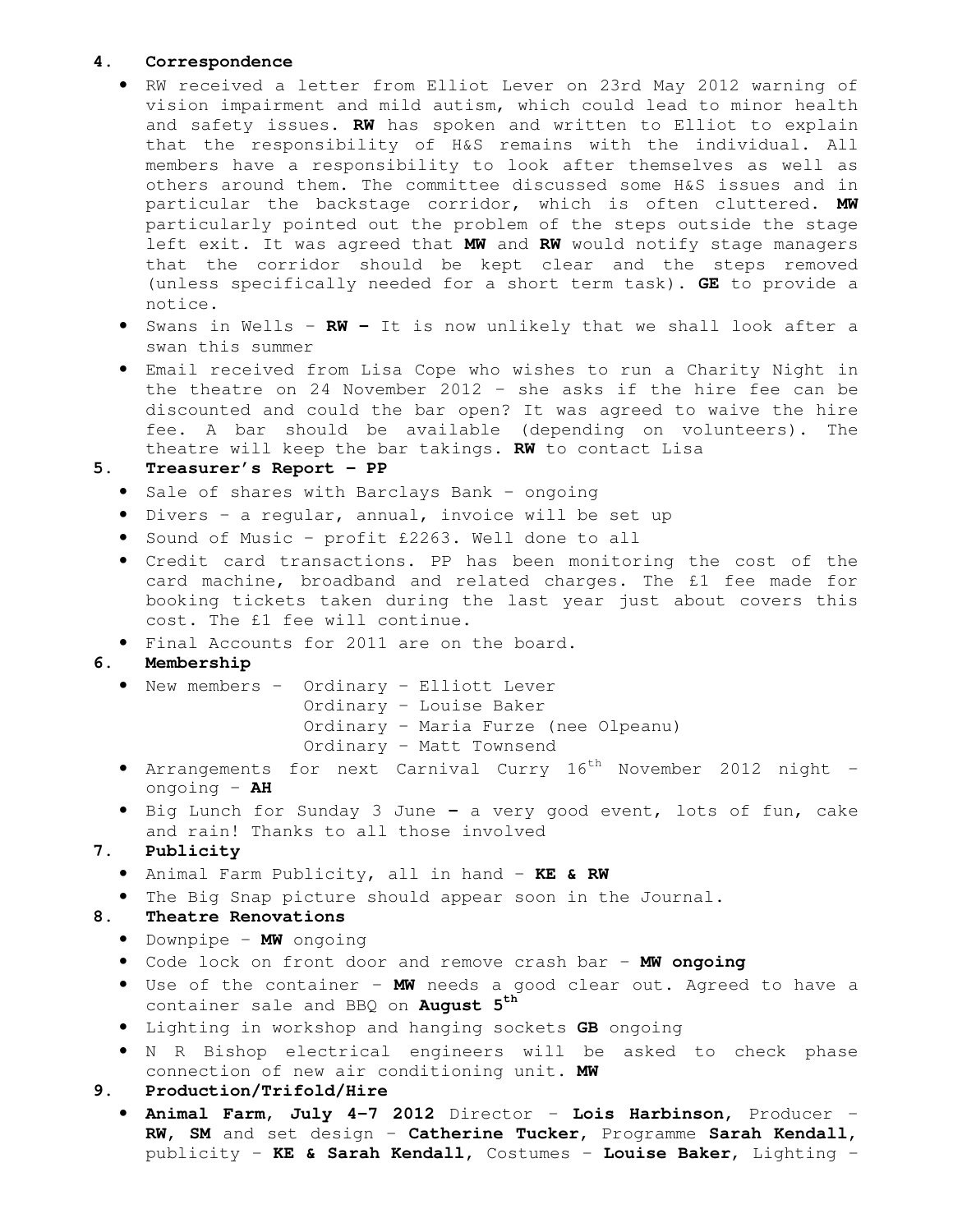**Pete Ross,** Props – **Charlie & Pat Watkins,** Prompt – **Joanna Hartley,**  Rehearsal schedule **done,** Budget **done,** Ticket price **£9 & £7**

- **A Little Night Music Sept 5-8 2012** Director **Lois Harbinson,** MD **Sheila Ross,** Choreographer **– Emma Body,** Producer – **Lucy Plant**, Programme and publicity – **?**, Stage Designer – **Catherine Tucker,**  Stage Manager - **?,** Costumes – **Kate Hathway**, Lighting – **Graham Brown**, Props - ?, Prompt – **Freda Brown**, Rehearsal schedule- **Agreed,**  Budget **TBA,** Ticket price **TBA**
- **October Play**  any volunteers?
- **Panto December 15-22 2012** Rumpelstiltskin written by **Vicky Orman, RW** Directing, **Vicky Orman** Producing, **Nick Barlow** MD, **Dave Papworth**  SM, Lighting – **Graham Brown,** Prompt – **Freda Brown,** Sound – **Pete Ross,** Adult Choreography – **Kim Fisher,** Child Choreography – **Judi Neale,** Rehearsal Schedule **– TBA,** Budget – **TBA,** Ticket Price – **TBA.**
- **February 21 23** One act plays? Tba
- **Anything Goes April 22nd -27th 2013 GE** directing; **TE** choreography, MD – **Sheila Ross,** Producer –?, Programme and publicity – **?**, Stage Designer – **?,** Stage Manager – **David Papworth,**  Costumes – **?**, Lighting – **?**, Props - ?, Prompt – **DG**, Rehearsal schedule- **TBA,** Budget **TBA,** Ticket price **TBA**
- **June (date to be confirmed) The Wiz–** Youth Theatre
- **July 17 20** A play? **KE** is looking at a Terry Pratchett play possibly 'Mort'
- **September 11 14 2013** Musical play?
- **October 23 26 2013** Play?
- **Pantomime December 14 21 2013**
- **Spring 2014 KE is looking at Funny Thing Happened on the Way to the Forum**
- **Spring 2016 Ken Edmonds** has suggested that we consider 'Kiss Me Kate' as this is the  $400^{th}$  year after Shakespeare's death. Other Shakespeare productions might also be considered for this year. Ongoing.

### **10. Training**

- Sewing Groupgoing really well, very popular
- New Directors Course DG has been on a SFD workshop day, very good, led by Philip de Glanville £15 a head. He would be willing to run something here if we wanted it.
- Mark McGann acting day at the Merlin v good. DG will write a piece for the next In house magazine.
- **Bicton Weekend 20 22 July** The Committee are happy to support the cost of this if Members are keen to go. Details on the Bar notice board and Trifold.

### **11. Show Reviews**

The Jersey Boys, Prince Edward theatre London, the story of Frankie Valli and the four seasons. Very good – DG Wicked at the Apollo Victoria, London – an excellent show PP Beggar's opera by White Horse Opera, Devizes, a little slow, needing a scene change, but very good. PP Mozart's the Magic flute – Bath Festival, PP Cold Comfort Farm, here, RW and a host of others – very good, creative and inspirational.